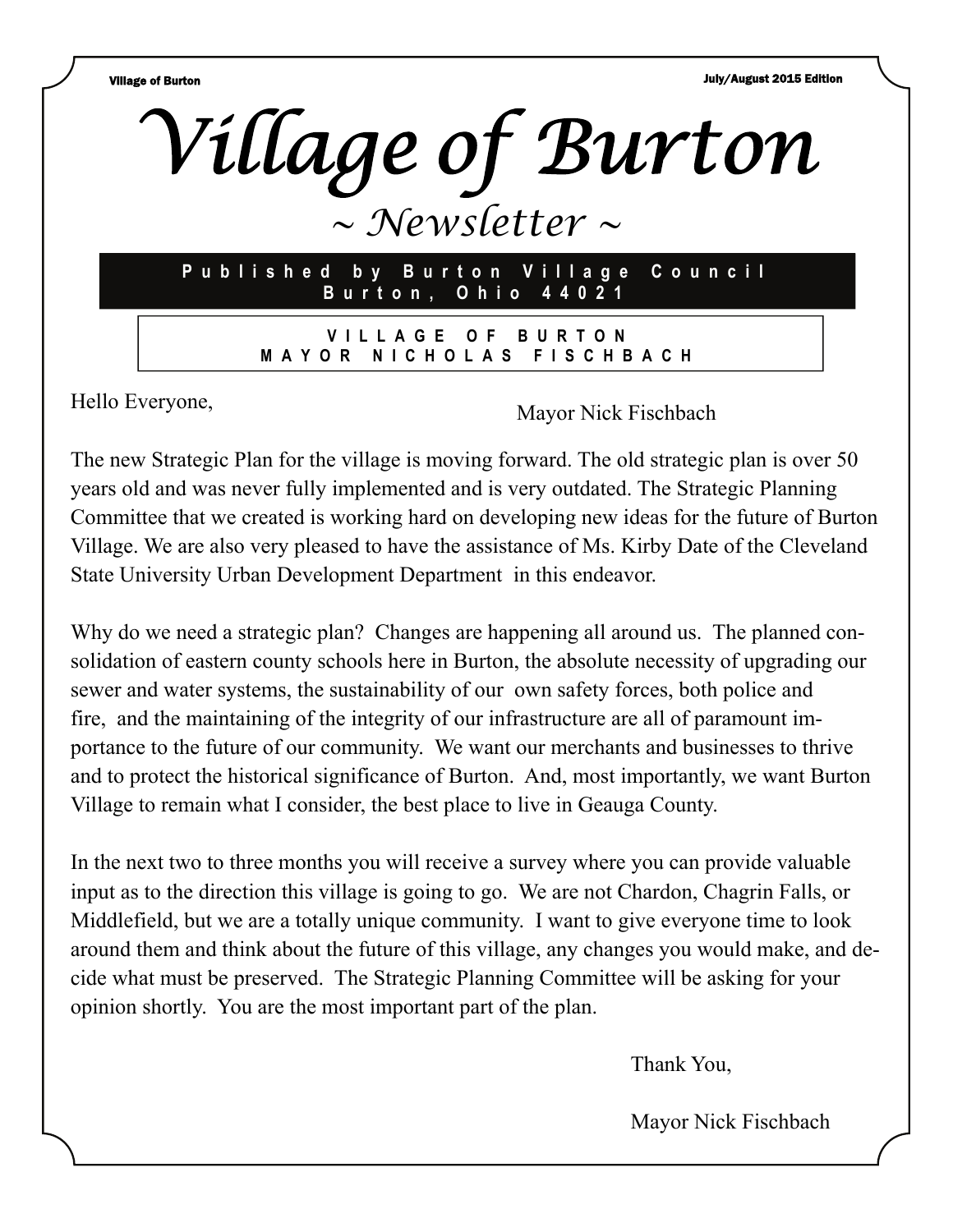## **BURTON HISTORIC DISTRICT ARCHITECTURAL REVIEW BOARD**

 In order to maintain the Certified Local Government status of the Village of Burton and be in compliance with the Historic District Ordinance, the Review Board must survey the properties in the Historic District. The Board has received a grant from the Preservation Office of the Ohio History Connection to conduct a survey of the properties on Hickox Street. This survey is the second step to surveying all properties within the Historic District. The Burton Historic District includes the National Register Area plus an expanded area designated in 2006 called the Protective Historic Area. The Review Board decided that the next location to survey is the Hickox Street section because it is fairly compact and has a manageable number of homes to survey.

 This project directly relates to the Village's historic preservation goals because it will provide a detailed inventory of the properties thus giving the Review Board the information needed to maintain and enhance the distinctive character of the properties and safeguard the architectural integrity of said properties. The survey will also assist in continued preservation planning within the expanded Historic area.

### **GOALS AND OBJECTIVES FOR THE BURTON VILLAGE HISTORIC DISTRICT**

- To maintain and enhance the distinctive character of the historic structures and historic sites.
- To safeguard the architectural integrity through the establishment of an Architectural Review Board.
- To seek alternatives to demolition and incompatible alterations of historic buildings.
- To afford the widest possible scope of continuing vitality through private renewal and creativity with appropriate controls and standards.
- To encourage development of vacant properties in accordance with the character of the District.
- To contribute to economic, recreational, cultural and educational development.

### **FOUNDER'S DAY**

Burton Village would like to thank Historical Society for organizing Founder's Day. Thank you to Judge Forrest Burt for being the Master of Ceremony and Pat Hauser for being the Guest Speaker.

#### **BRICK DEDICATIONS**

Gordon Safran, RED M.I., Dave Ronyak, Ronyak Paving, Pat Preston, Preston Motors, Kathy Wright, Burton Historical District Assoc., In Memory of Karl Goff.

**Essay Winners:** Evania McCandless, Noah Queen, Natalie Reznor

**Jane Kay Award Winner** - Presented by Jim Gonczy to Craig & Emily Martin Family

**Historic Preservation Award** - The Christopher Rulison Family

# **Garage Sale / Yard Sale SIGNS**

*Thinking of a sale this summer? Ordinance 2172-08, passed on 2-23-09, outlines the use of such signs in the Village. A permit (no fee) is required to be filed at the Village Office.* 

The owner of residential property may use temporary banners, signs or posters constructed of paper, fabric, plastic, I nylon or similar flexible material advertising a garage sale,  $\blacksquare$ yard sale, barn sale, or the like for a maximum of four days at  $\cdot$ a time up to four times per calendar year.

Such signs shall only be placed on the property where the sale is taking place or on other property where permission has been granted by the owner of such property.

Signs are not to be placed on telephone poles, street sign **I** posts or between the sidewalk and the street.

**Thank you in advance for your cooperation!** 

**IMPORTANT NOTICE AND REMINDER DURING THE GEAUGA COUNTY FAIR SECTION 351.10 THERE WILL BE NO PARKING ON TREE LAWNS AT ANYTIME.**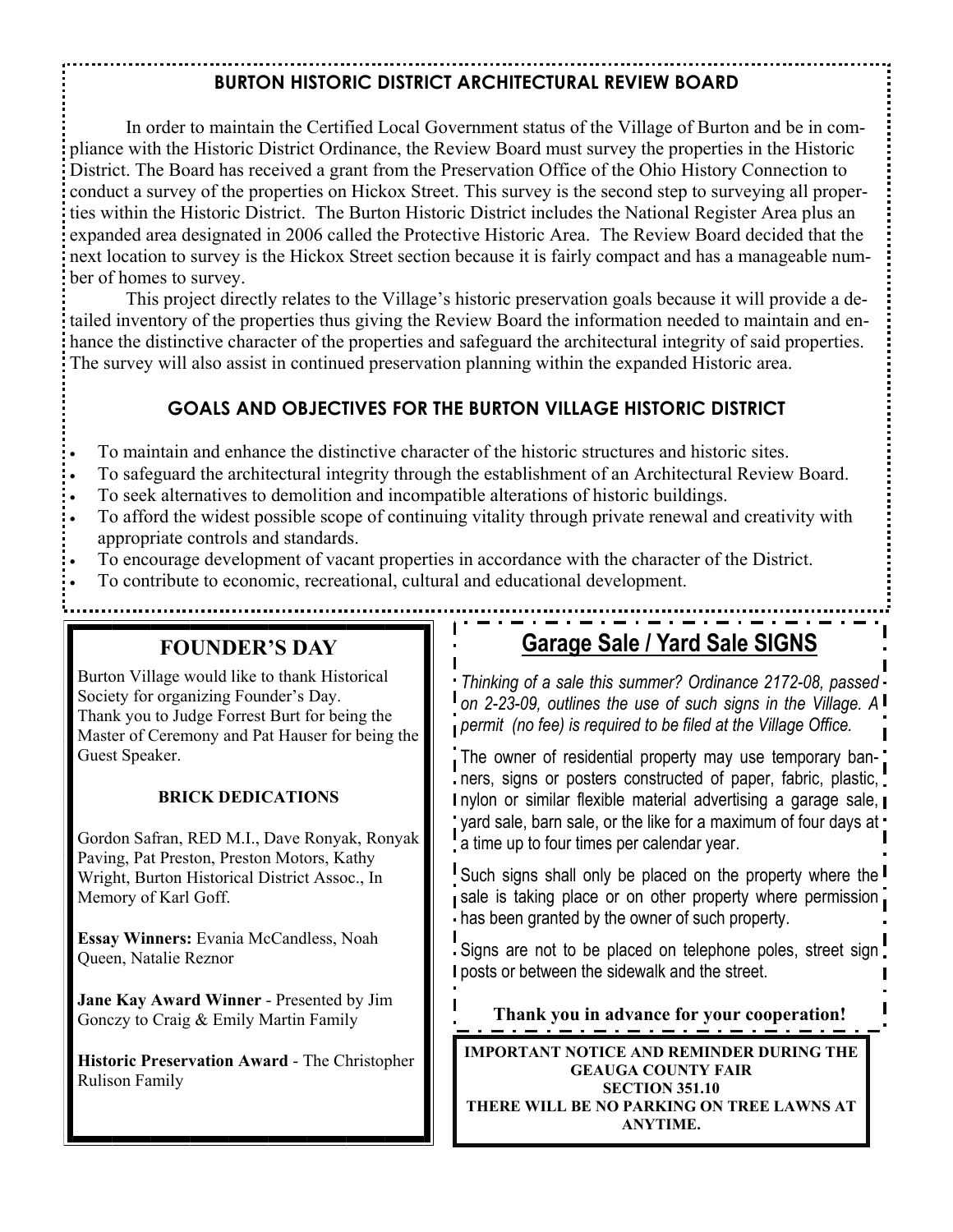## **Board of public affairs automated meter in frastructure-ami**

You may have received a letter over the past few weeks regarding the Neptune Meter Installation. The Burton Village Board of Public Affairs has entered into an agreement with Neptune Equipment to install these meters. The installation normally takes less than an hour and water service is typically interrupted for only part of that time. All Neptune meter installers will have Neptune logos on their vehicles and will be carrying photo ID badges.

Thank you in advance for your cooperation by making your meter accessible so that we can complete this project in a timely manner.

> Thank you, The Burton Village Board of Public Affairs

# **TREE TALK**

**ARBOR DAY** 

What better time to celebrate trees than when **Burton's ablaze** in fall color? On **September 26th**, the last *Saturday in the Country,* join Tree Commission in the gazebo as we celebrate **Arbor Day**. Plans include representatives from Holden Arboretum, seedling giveaways and new trees on East Park Street! Come **get ignited** about the beautiful trees in your village!

> Contact: Debbie Palmisano, Certified Municipal Arborist greenwoman@live.com 440-834-0820



*risks. Bags are located on poles in the Village Park for your convenience.* 



**AUGUST 19 THRU AUGUST 22**  The dates and application will be available on the village website soon at www.villageofburton.org or you may contact the Burton Police Department at 440-834-1234 for more information. We are looking forward to another successful year!

## **DO YOU REMEMBER BURTON VILLAGE 60 YEARS AGO? Part 2 THE WEST SIDE OF MAIN STREET**

On the corner of Ford land and North Cheshire is a two story house with stacks of Cleveland Press newspapers on the porch waiting to be delivered. Next is the Burton School with the "U" shaped sidewalk leading to the two sets of double doors. Then we have the 1st National Bank, and next to it is the Golden Dawn grocery store. Then there's the Vandwheel's Clothing store. The corner store houses a hardware store.

Dianne Lillibridge